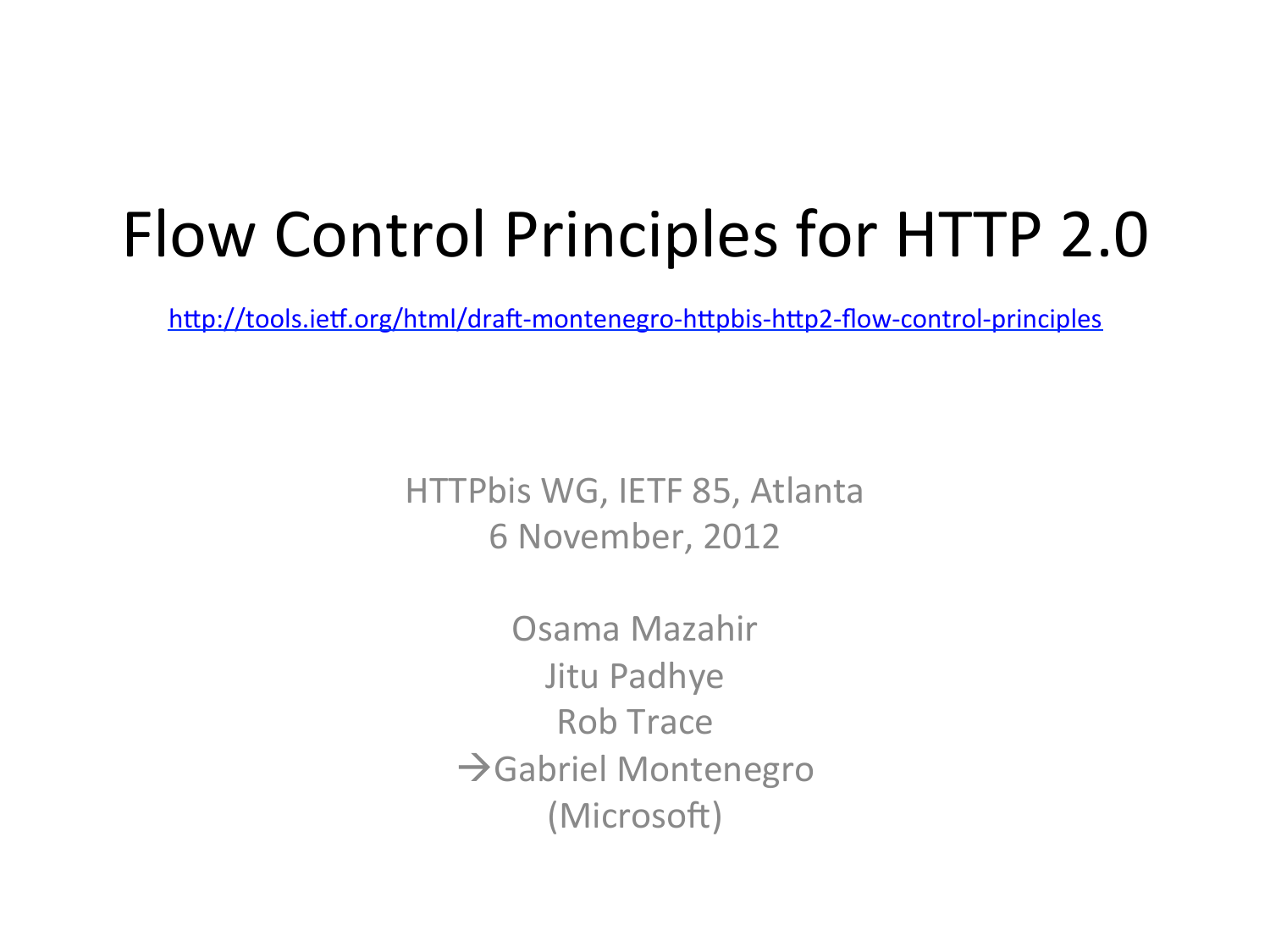## Flow Control in HTTP/2.0

- Multiplexing interleaved Request/Response pairs on different streams compete for underlying TCP connection
- One of the issues is how to deal with flow control
	- Much discussion and experimentation
- **Goal: Explicitly decouple flow control principles from the** many posible algorithms
	- $-$  Allow further experimentation and refinement of algorithms without affecting the base protocol.
- Example: Similar to how in TCP, the complex issue of congestion control has been improved upon throughout the years without having to change the base protocol.